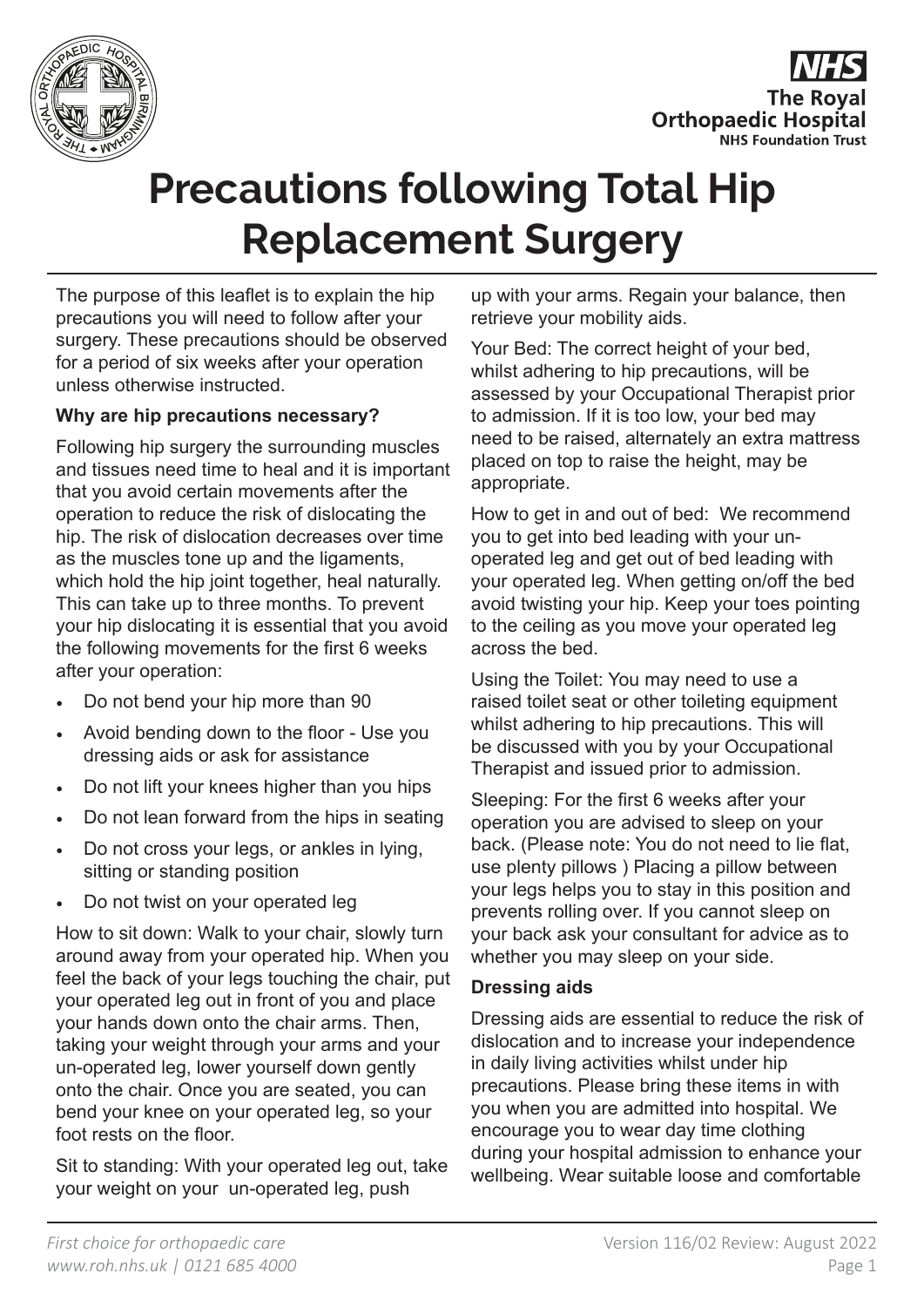

**The Roval Orthopaedic Hospital NHS Foundation Trust** 

# **Hip Precautions**

clothing, that do not apply pressure to your hip wound. Ensure you have appropriate footwear which give support (full backed slippers, trainers, shoes with low heel) No backless slippers or flip flops.

## **Activities of daily living advice**

## **Washing**

After your operation you will be advised to strip wash initially. To reduce the risk of falls we advise you to sit in when washing , a high stool may be useful placed opposite your sink. Use a Long handled sponge to wash your legs Do not attempt to wash and dry your lower body unless you use your dressing aids. If you have a walk in shower this can be used either standing or sitting on a high shower stool if this is suitable for your type of shower tray. You must not use your bath or transfer into a shower over the bath until you no longer require to adhere to hip precautions.

## **Dressing**

Dress you upper body as usual. To dress your lower body start in a seated position. Use your helping hand (dressing aid) to avoid bending, Dress your operated leg first. To remove garments; undress your non operated leg first and a long handled shoe horn to apply/remove your footwear. Where possible wear slip on shoes with a low heel. If you wear shoes with fastenings you will need assistance to tie the laces or you may need to use elastic laces.

## **In the Kitchen**

We recommend that you to cook on the top of your cooker, try to avoid using your oven, as this requires you to bend and lift hot items with two hands. You can also use your grill or microwave to cook meals. Consider using ready meals for simplicity in activity. Place frequently used items on your work surface to reduced risk of over bending and reaching to reduce falls risk in activity. Sit down in activity to conserve your energy, a high stool may be useful but avoid sitting sideways to the work surface and beware not to twist. Avoid carrying anything heavy or hot by sliding items along a work surface. You will require support from family/ friends with shopping on discharge until you are fully mobile as you will not be able to carry and lift heavy bags. You may wish to consider online shopping.

## **Housework**

For several weeks after your operation, you are likely to need help with activities such as house keeping, laundry and vacuuming. You can engage in light housework only for first 6 weeks – Do not engage in activities which require bending or heavy lifting.

## **Picking Things up from the Floor**

When picking up things from the floor always use a long reacher; alternatively, hold on to a firm support, put your operated leg out behind you and bend the knee of the un-operated leg.

## **Driving**

Driving is not permitted for the first 6 weeks, for insurance purpose, regardless of whether you drive an automatic car .Travelling as a passenger is discouraged except for essential journeys. Follow the correct way to get in and out of a car.

## **Getting in and out of a car**

- Park the car away from the kerb so that you are on the same level as the car before getting in.
- Position the seat as far back as possible and slightly reclined.
- Back up to the car until you feel the seat at the back of your knees.
- Put your left hand on top of the passenger